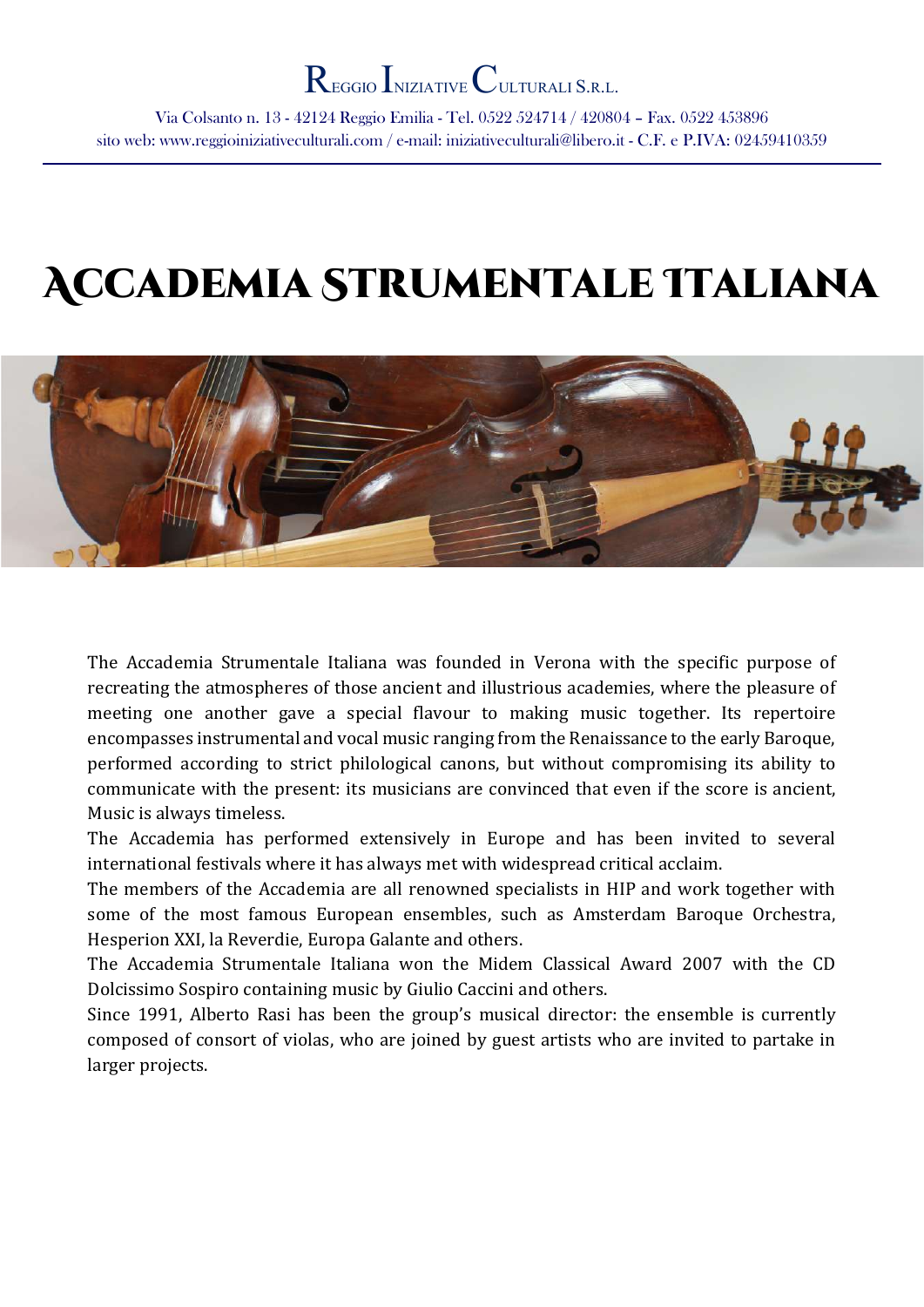Via Colsanto n. 13 - 42124 Reggio Emilia - Tel. 0522 524714 / 420804 – Fax. 0522 453896 sito web: www.reggioiniziativeculturali.com / e-mail: iniziativeculturali@libero.it - C.F. e P.IVA: 02459410359

## **ALBERTO RASI** conductor



Alberto Rasi, veronese, after his studies in Double Bass and Composition, studied viola da gamba and violone at the Schola Cantorum Basel with Jordi Savall, and at the Conservatoire de Génève with Ariane Maurette.

Since 1978, taking advantage of his training as a Double Bass player, he began playing both the viola da gamba and violone, giving concerts and recordings with the most renowned groups.

In 1981 he co-founded Accademia Strumentale Italiana with the harpischordist Patrizia Marisaldi. As soloist and with this ensemble he has given concerts throughout Europe and beyond. In 1992 he became Artistic Director of this group and he has recorded several CDs for the Stradivarius label of Milan and various others CD labels winning various prizes including: Diapason d'Or, 10 de Repertoire, Musica 5 Stars, Amadeus and the Midem Classical Award 2007 in the category, Early Music.

He is currently teaching viola da gamba at the Conservatory of Verona.

In 1999 he founded the Baroque Orchestra of Verona, Il Tempio Armonico, which he conducts from the violoncello, and with which he has recorded the complete orchestral music of the veronese Evaristo Felice Dall'Abaco.

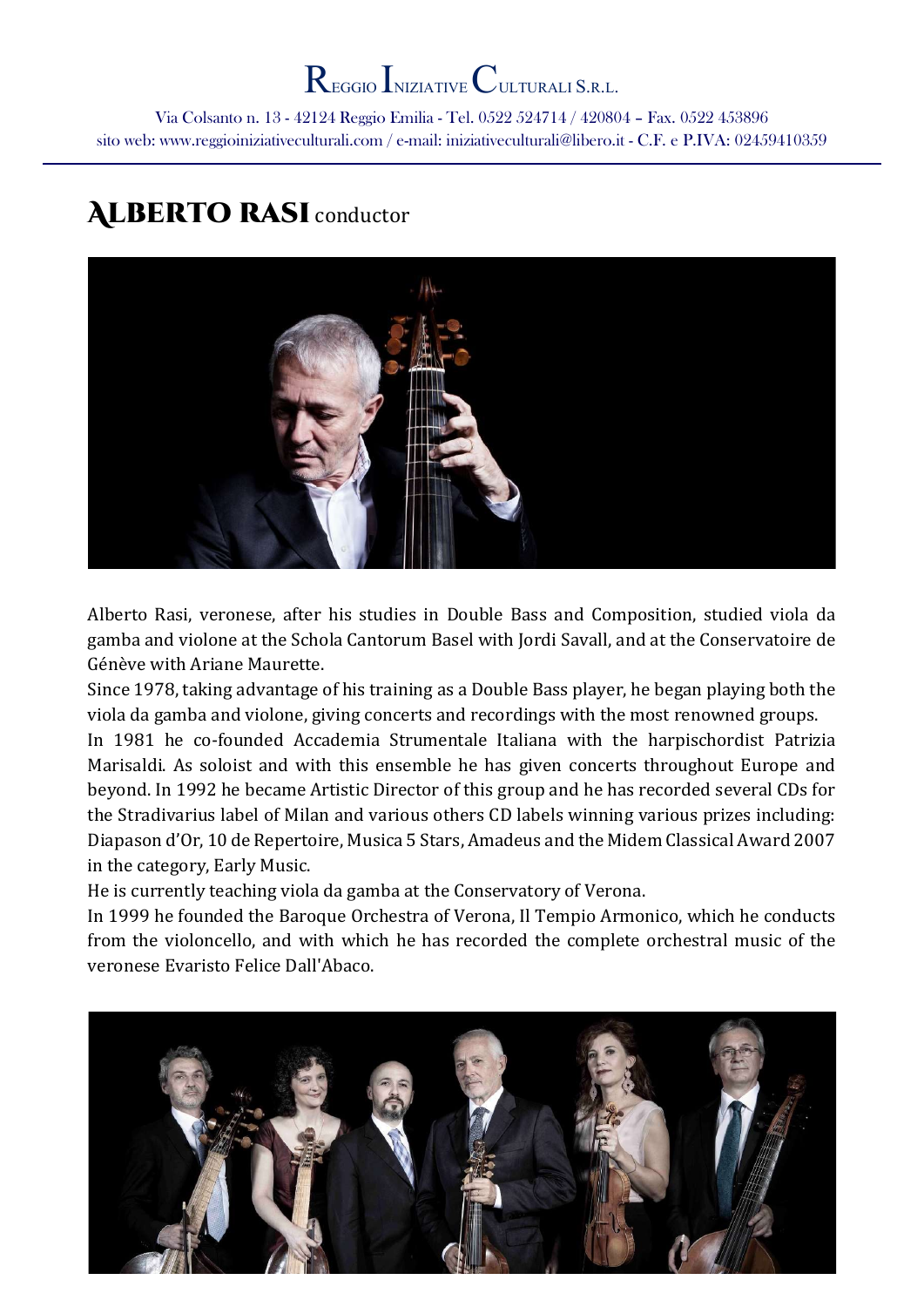Via Colsanto n. 13 - 42124 Reggio Emilia - Tel. 0522 524714 / 420804 – Fax. 0522 453896 sito web: www.reggioiniziativeculturali.com / e-mail: iniziativeculturali@libero.it - C.F. e P.IVA: 02459410359

## Proposte di programma

#### I.

## Die Kunst der Fuga

(Autograph Mus. Ms. Bach P 200)

#### ACCADEMIA STRUMENTALE ITALIANA

ROSSELLA CROCE - violin ALBERTO RASI – treble viol & leader CLAUDIA PASETTO – tenor viol PAOLO BIORDI – bass viol MICHELE ZEOLI – violone LUCA GUGLIELMI – organ

#### The Art of Fugue - BWV 1080

for violin, four viole da gamba and organ (Autograph Mus. Ms. Bach P 200)

#### Rethinking a masterpiece.

The Art of Fugue is both Johann Sebastian Bach's opus summum and last complete work, presumably undertaken between 1740 and 1742. According to the frontispiece, the work's original title actually read DIE KUNST DER FUGA, notably featuring the Latin (or Italian) word fuga rather than German Fuge - as found, instead, in the two printed editions of 1751 and 1752. Die Kunst der Fuga, in the form and the order presented in the Berlin Autograph, has all the appearance of a finished work featuring 14 fugues and canons, all based upon a single original theme, serving as the work's foundation and with the individual pieces progressing in an increasing order of difficulty and contrapuntal perfection. This brief study sets out to attempt a switch in perspective, shifting from the 'point of view' of the First Printed Edition – through which the KdF has traditionally been examined by the vast majority of scholars – to that of the Berlin Autograph. Despite having already been studied and collated with the 1751 and 1752 editions, the autograph has always been viewed by the dominant ideology as incomplete; little more than a preparatory stage for its printed counterparts. Only in recent times have scholars (amongst whom Christoph Wolff) started to note that the KdF as found in the autograph manuscript at the time of its completion might well stand comparison with the alleged 'final version' of the printed editions, and thus may be elevated to the full dignity of an Alte Fassung. And this study would argue that the Berlin Autograph contains, in fact, the latest and 'closestto-final' version of the KdF, whilst the First Printed Edition is entirely the result of the conjoint efforts of Bach's children and students as there is no proof that Bach was ever involved in preparatory works concerning any other of its pieces. Furthermore, the order displayed in the Berlin Autograph appears decidedly more logical and "artistic" than that of the First Printed Edition – which, by comparison, appears less interesting (tending towards pedantic) and not without compilation errors. Far from being a merely speculative or theoretical work, Die Kunst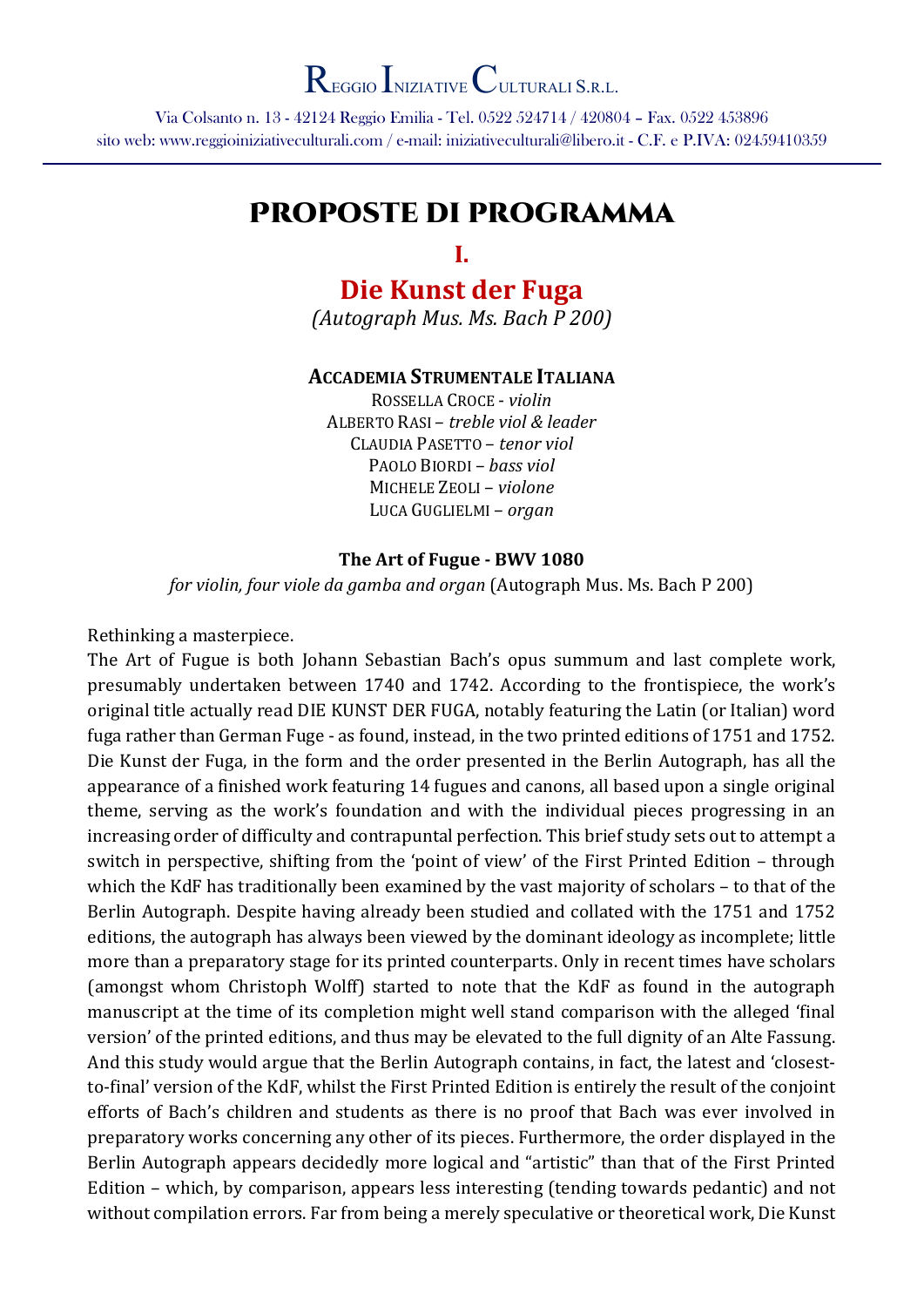Via Colsanto n. 13 - 42124 Reggio Emilia - Tel. 0522 524714 / 420804 – Fax. 0522 453896 sito web: www.reggioiniziativeculturali.com / e-mail: iniziativeculturali@libero.it - C.F. e P.IVA: 02459410359

der Fuga is a work for manualiter keyboard. But true to the spirit of an era of musica prattica, performing polyphonic keyboard repertoire with instrumental ensembles aligns with a consolidated tradition that finds it roots in an amply documented practice dating all the way back to the 16th century. The Viol Consort had been the "instrument" par excellence since the 16th century for its ability to render transparent even the most complex of polyphonies, and it had only just left the scene to the modern virtuoso baroque orchestra. And our choice of combining the violin (a da braccio instrument) with the members of the da gamba family falls perfectly within the German musical tradition.

#### DIE KUNST DER FUGA - BWV 1080

(autograph Mus. Ms. Bach P 200)

1. Fuga rectus [Contrapunctus 1] 2. Fuga inversus [Contrapunctus 3]

3. Fuga plagalis [Contrapunctus 2]

4. Controfuga [Contrapunctus 5]

5. Fuga a un controsoggetto obbligato (alla Duodecima) [Contrapunctus 9.a 4] 6. Fuga a due controsoggetti obbligati (alla Decima) [Contrapunctus 10 a 4]

7. Fuga mensuralis a due controsoggetti obbligati [Contrapunctus 6 a 4 in Stylo Francese] 8. Fuga mensuralis a tre controsoggetti obbligati [Contrapunctus 7.a 4 per Augment et Diminut:]

9. Canon in Hypodiapason [Canon alla Ottava]

10. Fuga à 3 soggetti [Contrapunctus 8 a 3] 11. Fuga à 4 soggetti [Contrapunctus 11 a 4]

12. Canon per Augmentationem Contrario Motu

13a. Fuga a specchio (contrapunto simplici) rectus [Contrapunctus 12 rectus] 13b. Fuga a specchio (contrapunto simplici) inversus [Contrapunctus 12 inversus]

14a. Fuga a specchio (contrapunto duplici) rectus [Contrapunctus [13] a 3 rectus] 14b. Fuga a specchio (contrapunto duplici) inversus [Contrapunctus [13] a 3 inversus]

> Exitus: 15. Fuga a 3 Soggetti B.A.C.H. (incompleto) [Contrapunctus 18]

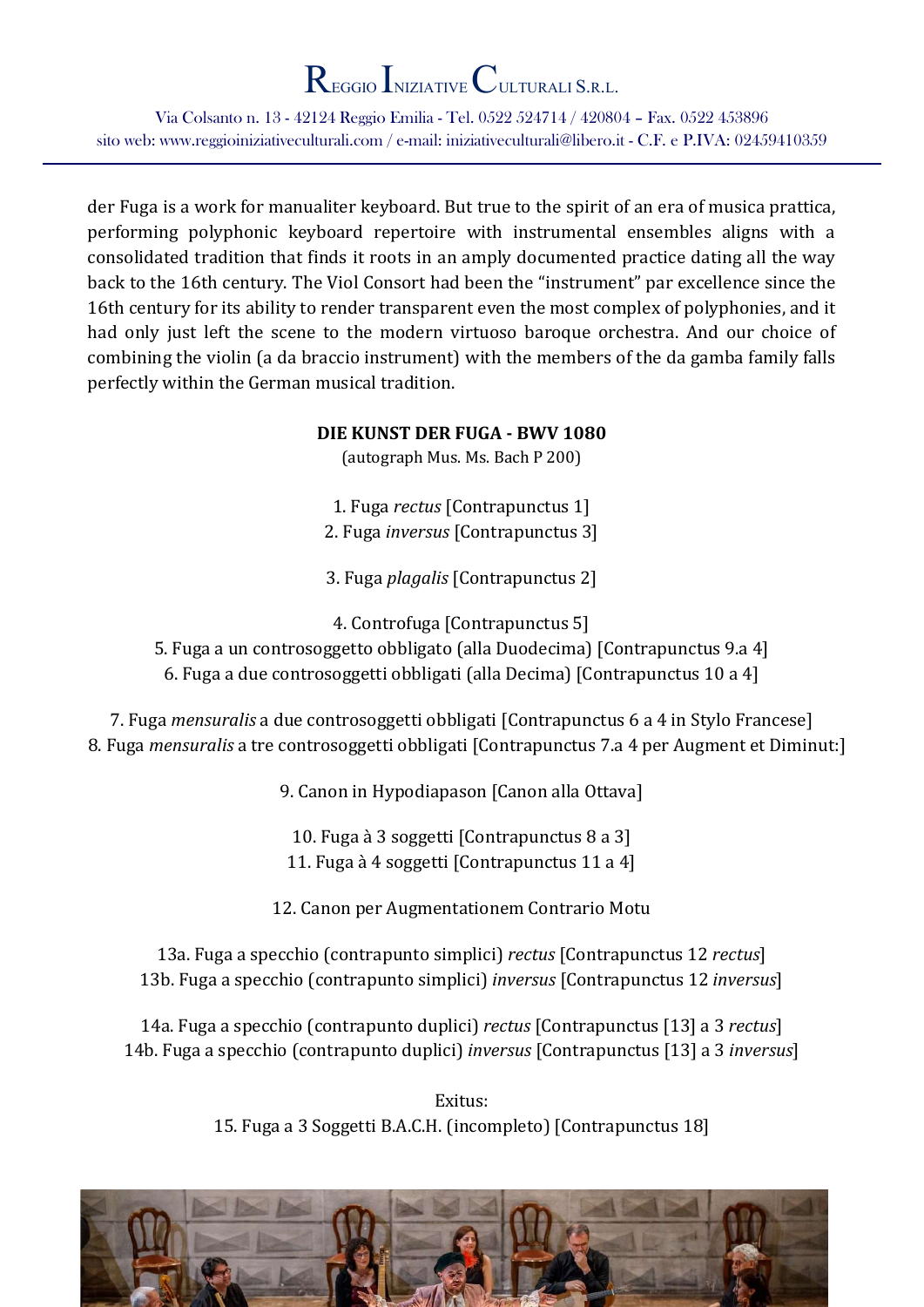Via Colsanto n. 13 - 42124 Reggio Emilia - Tel. 0522 524714 / 420804 – Fax. 0522 453896 sito web: www.reggioiniziativeculturali.com / e-mail: iniziativeculturali@libero.it - C.F. e P.IVA: 02459410359

### II.

### Commedia, Commedia!

Music and Commedia dell'Arte

With a monologue made of several scenes, built on the life of Francesco Andreini - famous 16th century comedian - and on his successes in the world of theatre, Lorenzo Bassotto retraces the birth, the rise and the misfortune of the Commedia dell'Arte, as well as the origin of some of its best known characters.

Through historical jokes and pointed improvisations, he gives new life to characters now entered in contemporary culture, exploring their language and the modernity of their satire.

At the same time Alberto Rasi with Elena Bertuzzi and the Accademia Strumentale Italiana undertake a musical journey through the golden age of this theatrical form performing a repertoire as exhaustive as possible of the compositional forms of that age. The result will be a deep and funny concert-show, full of poetry and laughters.

The show, following the principles of pantomimic language, even if performed partly in italian, has the quality to be understood all over the world.

LORENZO BASSOTTO - comedian

### ACCADEMIA STRUMENTALE ITALIANA

ALBERTO RASI, CONDUCTOR

ELENA BERTUZZI - soprano LUIGI LUPO - flutes ROSSELLA CROCE - violin CLAUDIA PASETTO - tenor viol ALBERTO RASI - treble viol PIETRO PROSSER - lute and guitar SBIBU - percussions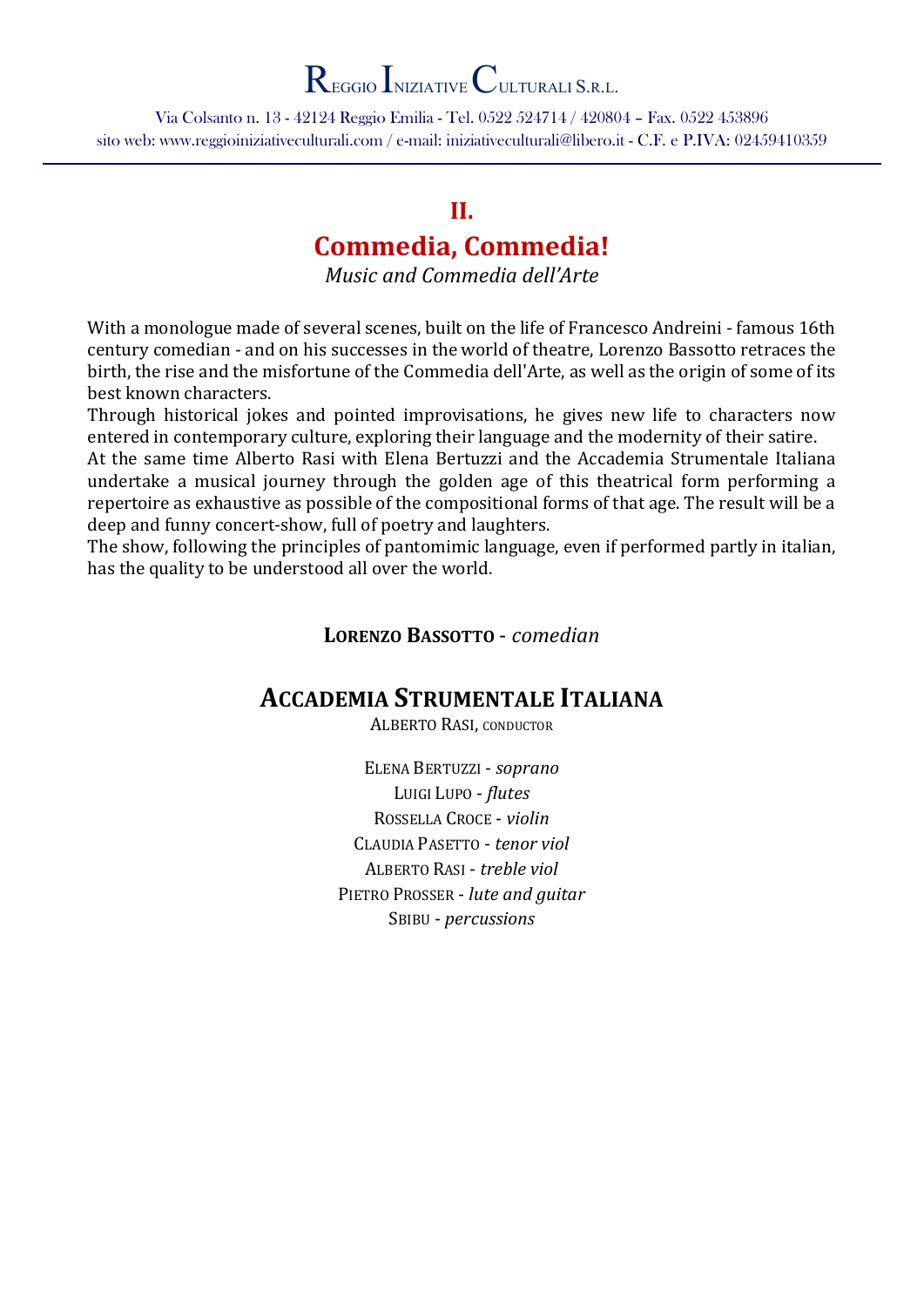Via Colsanto n. 13 - 42124 Reggio Emilia - Tel. 0522 524714 / 420804 – Fax. 0522 453896 sito web: www.reggioiniziativeculturali.com / e-mail: iniziativeculturali@libero.it - C.F. e P.IVA: 02459410359

#### The Music

Anonimo sec. XVI - Ballo del Gran Duca e Sciolta Filippo Azzaiolo (1530 – 1569) – Ben staga tutta sta belle brigada Filippo Azzaiolo (c. 1535 – c. 1570) – Chi passa per 'sta strada Anthony Holborne (1545 – 1602) - The Choise Gasparo Zanetti (ca. 1600 – 1660) - La Mantovana Giuseppino del Biebo (sec XVI) - Fuggi fuggi Giulio Cesare Barbetta (1540 – 1603) - La Bergamasca Anonimo sec. XVII - Passacaglia della vita Anonimo sec. XVI - Paduana del Re Adriano Willaert (1490 – 1562) - Vecchie letrose Clement Janequin (c. 1485 – 1558) - Il estait une fillette Orlando Di Lasso (1532 – 1594) - Matona mia cara Luis de Narvaes (1500 – c. 1555) – Cancione de l'Imperator Vincenzo Ruffo (1510 – 1587) – Capriccio La Gamba in Basso e Soprano Josquin Des Prez (1440 – 1521) - Pavana Mille Regrets Benedetto Ferrari (1597 – 1681) – Amanti io vi so dire Pergrinus Cesena Veronensis (sec.XVI) – Non posso abbandonarte Matthew Locke (1621 – 1677) - Aria Vincenzo Calestani (1589 – c. 1620) - Damigella tutta bella

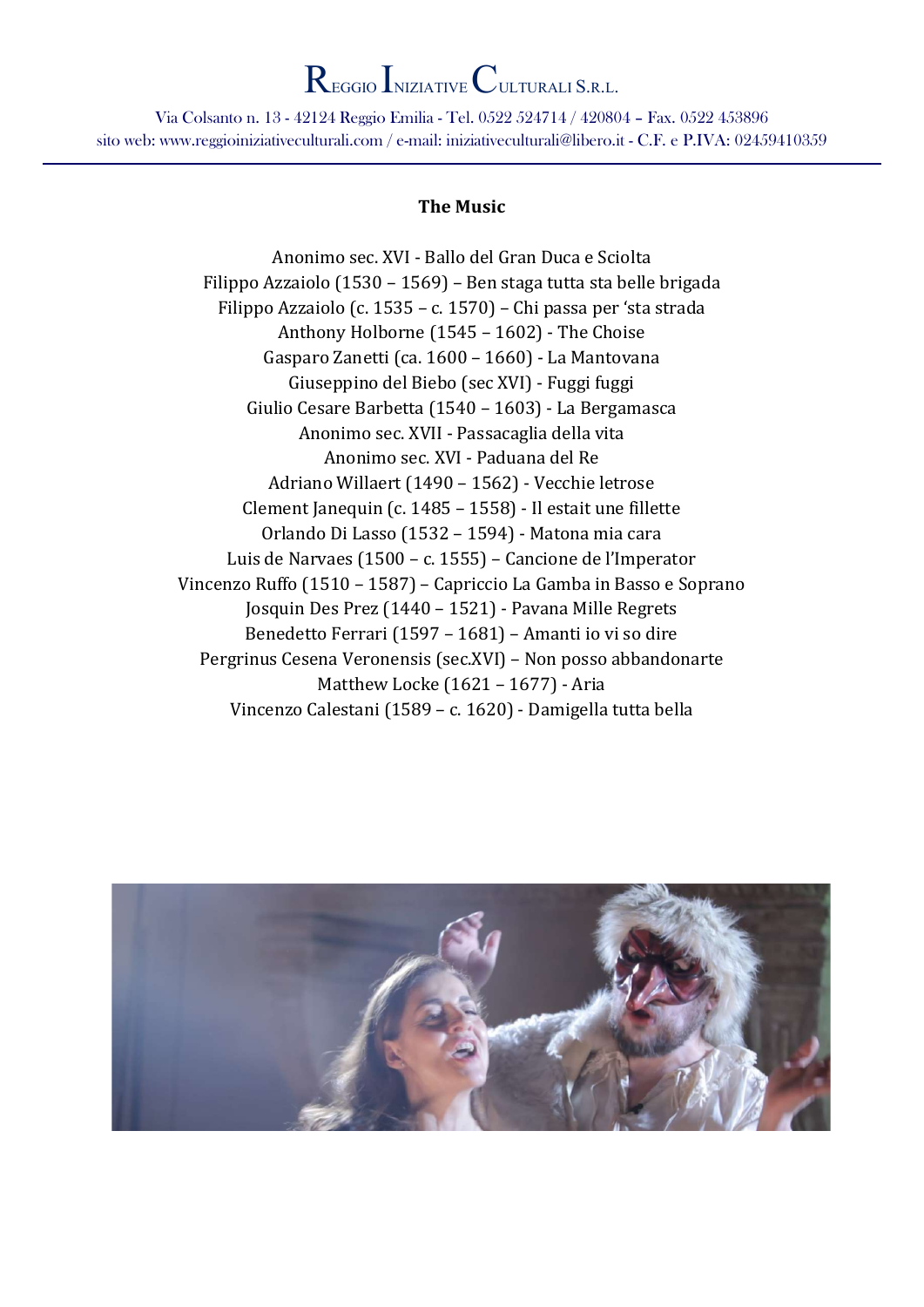Via Colsanto n. 13 - 42124 Reggio Emilia - Tel. 0522 524714 / 420804 – Fax. 0522 453896 sito web: www.reggioiniziativeculturali.com / e-mail: iniziativeculturali@libero.it - C.F. e P.IVA: 02459410359

### III. E per concerto di viole

#### ACCADEMIA STRUMENTALE ITALIANA

ALBERTO RASI, treble viol CLAUDIA PASETTO, tenor viol LEONARDO BORTOLOTTO, bass viol RICCARDO COELATI RAMA, violone

"E per Concerto di Viole" ('And for Viol Consort') is Gregorio Strozzi's own suggestion in the 1687 published edition of his Gagliarda Terza for organ.

This finding was the spark that first ignited our curiosity, prompting us to collect as many such suggestions as possible from the pages of both well and lesser known composers of the Sixteenth and Seventeenth Centuries.

Similar suggestions can be found in a moltitude of sources: the first Italian collection of instrumental music "Musica nova accommodata per cantar et sonar above organs, et other instruments…", which appeared in Venice in 1540; the famous "Libro de cipher nueva, para tecla, harpa y vihuela…" of 1557; the "Musicque de joye..." published in Lyone by Jacques Moderne, presumably around 1550. And the list continues on end.

The naturalness with which erudite four-part keyboard writing is transposed to other instruments led us to investigate the enormous possibilities of the viol quartet, with surprising results: works once associated exclusively to the sound of the organ took on a new life, new colors, and new affects. Works that had always fascinated us for their solemnity, accustomed as we were to listening to them in the vast spaces of a church, suddenly took on the more intimistic tones of domestic and academic expressions, uncovering – as often happens when you take a closer look – previously unnoticed details, as when a light is shone in the dark.

It is the Composers themselves who offer us this chance, so ours efforts wish merely to explore this alternate point of view.

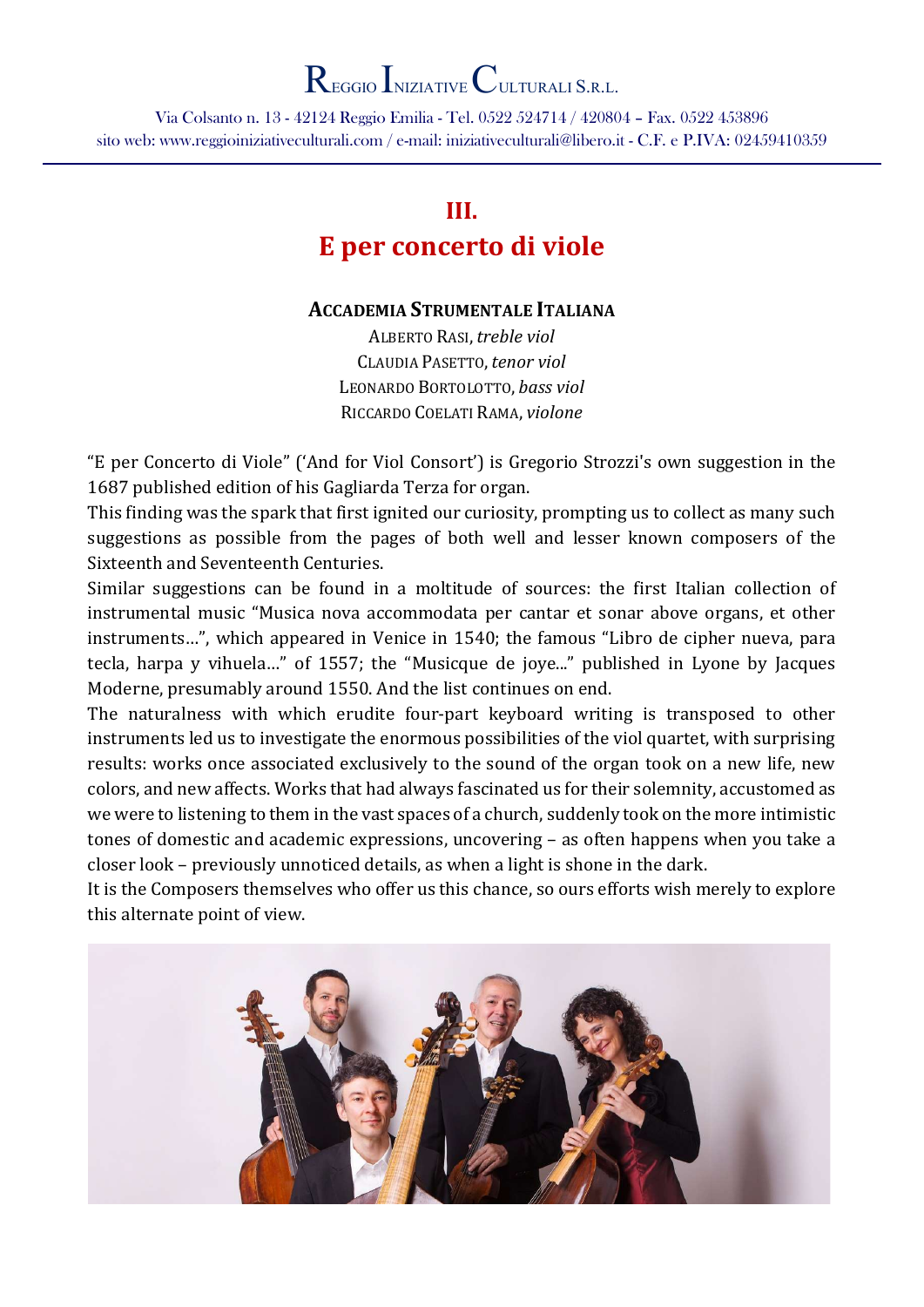Via Colsanto n. 13 - 42124 Reggio Emilia - Tel. 0522 524714 / 420804 – Fax. 0522 453896 sito web: www.reggioiniziativeculturali.com / e-mail: iniziativeculturali@libero.it - C.F. e P.IVA: 02459410359

#### E PER CONCERTO DI VIOLE

Antonio de Cabeçon (1510-1566) Diferencias sobre La Dama le demanda Anchor che col partire Discante sobre La Pavana Italiana

Gioseffo Guami (1542 – 1612 ca.) Canzon VII La Cromatica Canzon IV sopra La Battaglia

Giovanni Maria Trabaci (1575 – 1647) Canto fermo I del I tono Gagliarda Quinta

F. Correa de Arauxo (1576 ca. – 1654) 3 glosas sobre Todo el Mundo en general

Cesario Gussago (1579 -1612 ca) Canzon La Fontana

Girolamo Frescobaldi (1583 - 1643) Bergamasca, da I Fiori Musicali

Gregorio Strozzi (1615 – 1687) Toccata de Passacagli Gagliarda terza, e per concerto di viole

Joh. Jakob Froberger (1616-1667) Capriccio I Canzon I

Biagio Marini (ca 1597-1665) Passacaglia

Giovanni Legrenzi (1626 - 1690) Sonata à 4 viole da gamba o come piace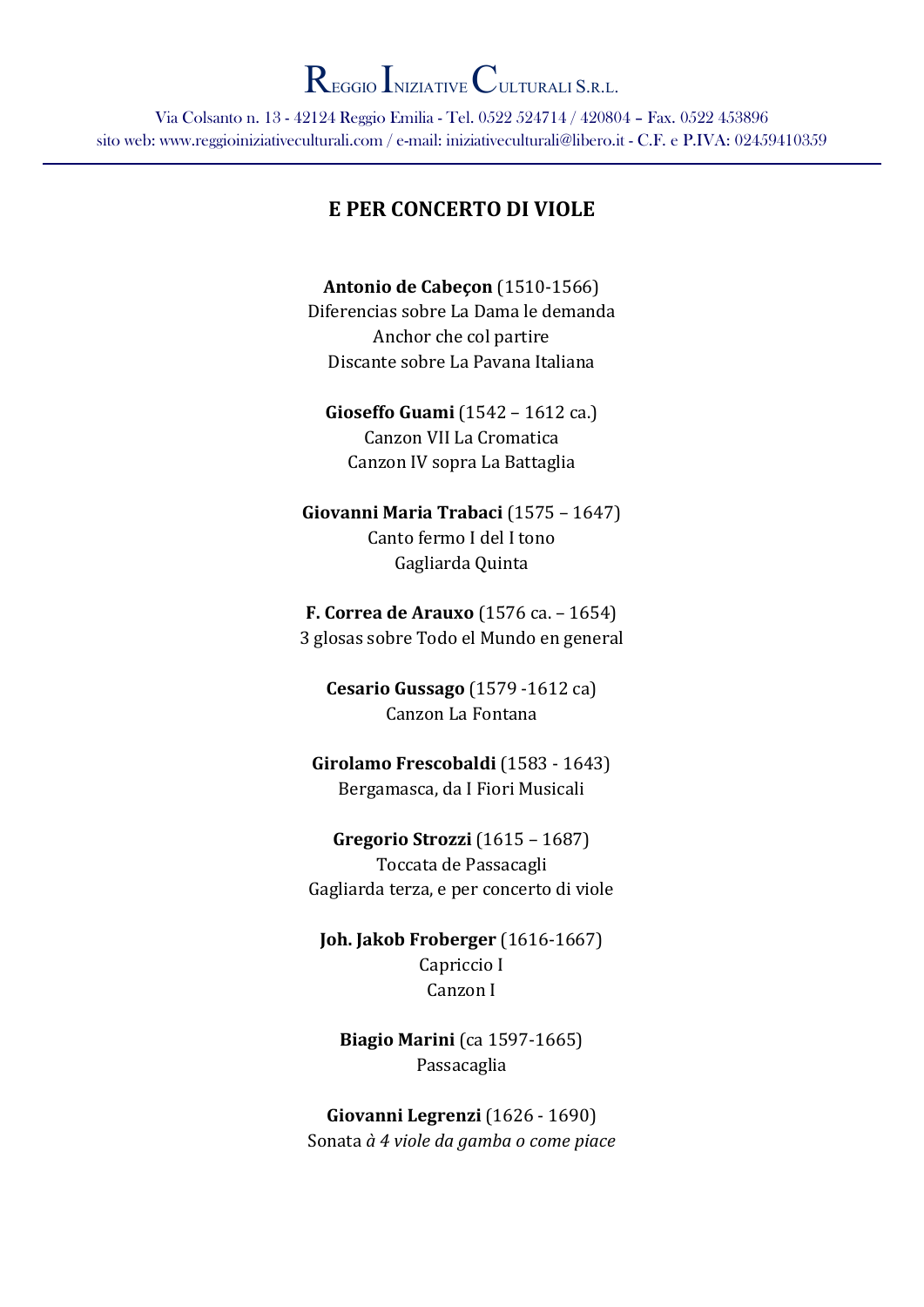Via Colsanto n. 13 - 42124 Reggio Emilia - Tel. 0522 524714 / 420804 – Fax. 0522 453896 sito web: www.reggioiniziativeculturali.com / e-mail: iniziativeculturali@libero.it - C.F. e P.IVA: 02459410359

### IV.

## Moi, Marais!

Life and Music of the greatest gambist of the XVII century

a Musical Tale by LORENZO BASSOTTO, comedian & ALBERTO RASI, viola da gamba

Starting with what little we know of Marin Marais's life from historical records, we will paint an imaginative and poetic portrait of one of the greatest musicians to have worked at the court of the Sun King. Embarking on a journey through a selected choice of works for the prince of the instruments of its time, the Viola da Gamba (of which Marais was an undisputed virtuoso), we will try to highlight or, rather, reveal its expressive qualities through Marais's sensibility and personality.

This interconnectedness of Marais's life as a court musician with the greatness of his works will give rise to a continuous dialogue-monologue between the actor and the instrument, producing a healthy short circuit between the two binoms of 'music-word' and 'musicbody'.

The bodies of both the actor and the musician intertwine in a game of paradoxical mirrors where the performer of these piéces gives voice to the depth and sensitivity of the Marais's character.

In a scene at once both minimalist and baroque, the two protagonists will revive the splendors of the court of Versailles.

Lorenzo Bassotto e Alberto Rasi

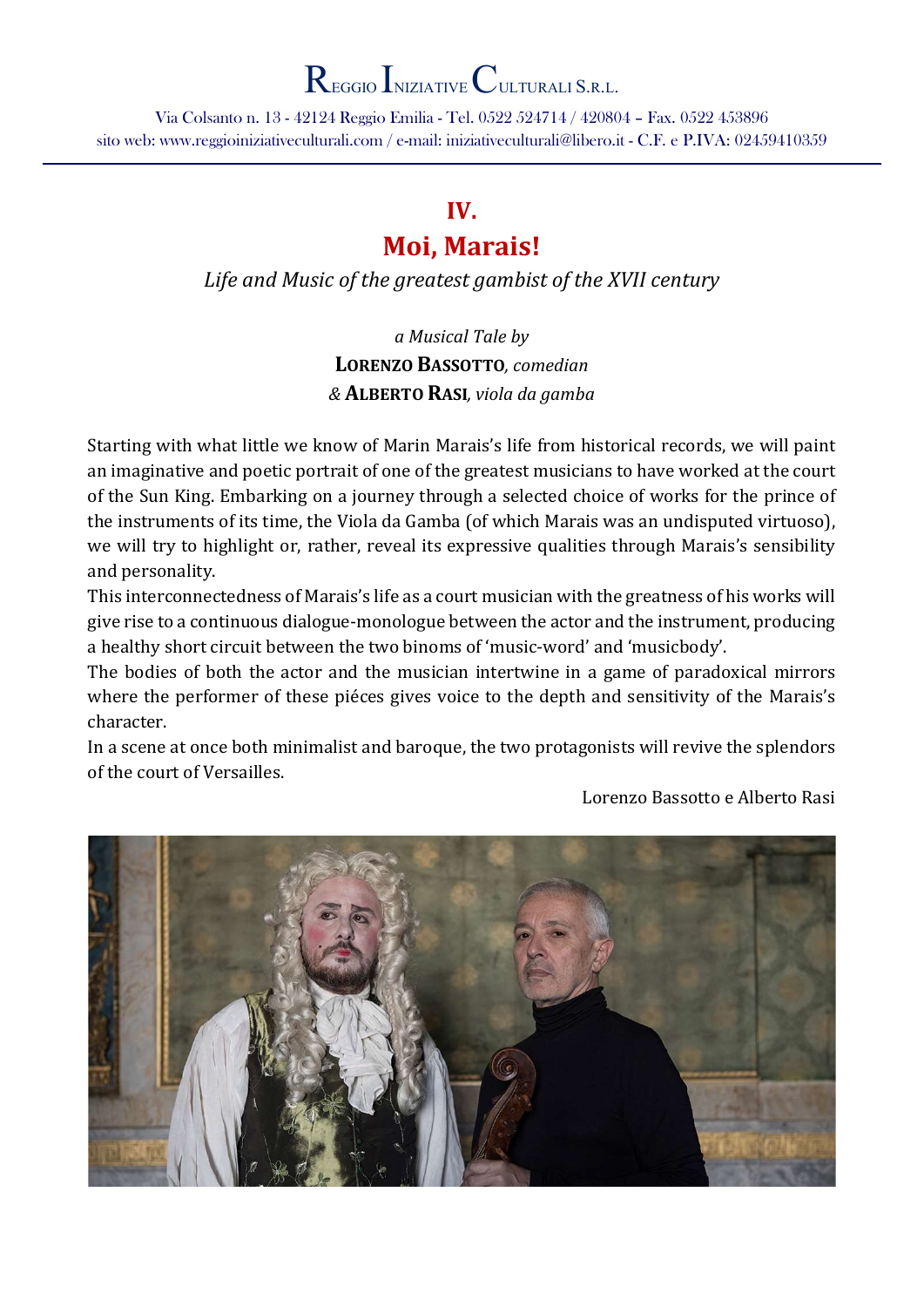Via Colsanto n. 13 - 42124 Reggio Emilia - Tel. 0522 524714 / 420804 – Fax. 0522 453896 sito web: www.reggioiniziativeculturali.com / e-mail: iniziativeculturali@libero.it - C.F. e P.IVA: 02459410359

#### MOI, MARAIS!

#### Antoine Forqueray

Chaconne La Buisson (Piéce de Viole, 1747) Impro su Le Voix humaines

Monsieur DeMachy Gavotte en Rondeau (Piéces de Viole, 1685)

Silvestro Ganassi Ricercare (dalla Regola Rubertina, 1542)

Tobias Hume Touch me lightly (Musical Humors, 1601)

#### Marin Marais

L'Arabesque IV.80, Le Voix humaines II.63 Le Tableau de l'Operation de la Taille V.108Les Releveilles V.109 Couplets de Foliés II.20, La Guitare III.107

> Jean de Sainte Colombe Prélude (dal Ms. di Tournus, XVII sec.)

> > Marin Marais La Reveuse IV.82